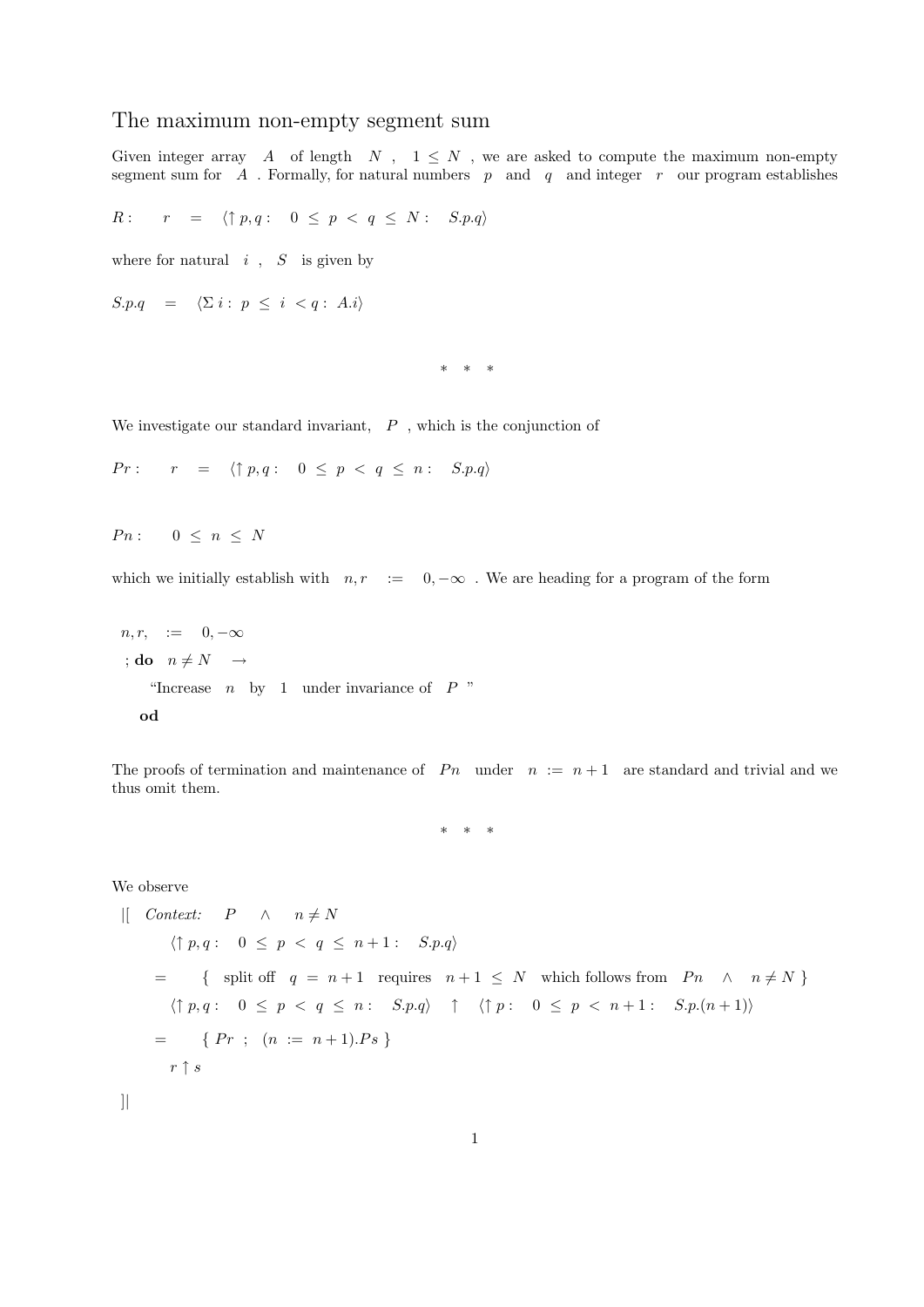where we strengthen  $P$  with

 $\label{eq:ps} \begin{array}{rcl} Ps: & \quad s \ = \ \langle \uparrow p: & \ 0 \ \leq \ p \ < \ n: & \ S.p.n \rangle \end{array}$ 

We initially establish  $\;\; Ps \;\; \text{ with } \;\; n, s \;\; := \;\; \; 0, -\infty \;\;.$ 

At this point we have

$$
\begin{array}{rcl}\n\text{[} & \text{Context:} & P & \wedge & n \neq N \\
\text{ } & \{ \begin{array}{rcl} Pr & \wedge & (n := n + 1).Ps \\ \text{ } & r := & r \uparrow s \end{array} \} \\
\text{ } & \{ \begin{array}{rcl} (n := n + 1).Pr & \} \end{array} \n\end{array}
$$

giving us a program of the form

$$
n, r, s := 0, -\infty, -\infty
$$
  
\n
$$
;\mathbf{do} \quad n \neq N \rightarrow
$$
  
\n" Establish  $(n := n + 1).Ps$ "  
\n
$$
;\, n, r := n + 1, \, r \uparrow s
$$
  
\n
$$
\mathbf{od}
$$

\* \* \*

We turn our attention to the maintenance of  $\;\;Ps\;$  . We observe

$$
\begin{array}{ll}\n\text{[} & \textit{Context:} & P & \land & n \neq N \\
& \langle \uparrow p : 0 \leq p < n+1 : S.p.(n+1) \rangle \\
&= \{ \text{ split off } p = n \text{ , requires } 0 \leq n \text{ which follows from } Pn \} \\
\langle \uparrow p : 0 \leq p < n : S.p.(n+1) \rangle \uparrow S.n.(n+1) \\
&= \{ \text{ properties of } S \} \\
\langle \uparrow p : 0 \leq p < n : S.p.n + A.n \rangle \uparrow A.n \\
&= \{ + \text{ over } \uparrow \} \\
\langle \uparrow p : 0 \leq p < n : S.p.n \rangle + A.n \rangle \uparrow A.n \\
&= \{ Ps \} \\
\langle s + A.n \rangle \uparrow A.n \\
\end{array}
$$

We now have